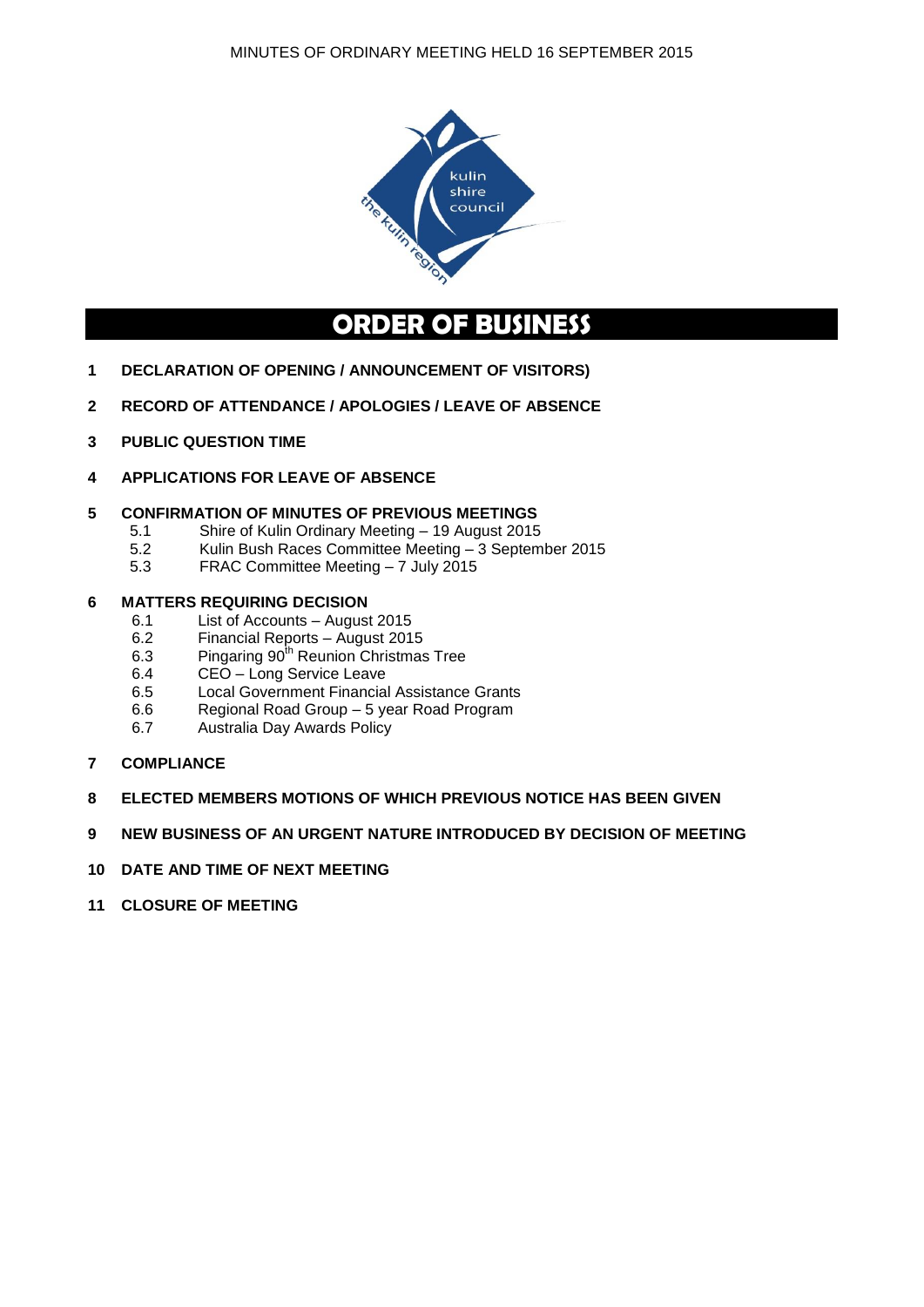# **Minutes of an Ordinary Meeting of Council held in the Freebairn Recreation Centre on Wednesday 16 September 2015 commencing at 4.22pm.**

## **1. DECLARATION OF OPENING / ANNOUNCEMENT OF VISITORS**

The President of the Shire welcomed all present and declared the meeting opened at 4.22pm.

## **2. RECORD OF ATTENDANCE/APOLOGIES/LEAVE OF ABSENCE**

| Attendance          |                                  |                     |
|---------------------|----------------------------------|---------------------|
| <b>JM Sullivan</b>  | President                        | East Ward           |
| <b>BD</b> West      | <b>Deputy President</b>          | West Ward           |
| <b>RD Duckworth</b> | Councillor                       | West Ward           |
| <b>MJ Ledwith</b>   | Councillor                       | West Ward           |
| <b>BP Taylor</b>    | Councillor                       | <b>Central Ward</b> |
| G Robins            | Councillor                       | <b>Town Ward</b>    |
| <b>HT</b> McInnes   | Councillor                       | <b>Town Ward</b>    |
| R Bowey             | Councillor                       | Town Ward           |
| R O'Brien           | Councillor                       | Central Ward        |
| G Hadlow            | <b>Chief Executive Officer</b>   |                     |
| C Vandenberg        | Deputy CEO                       |                     |
| N Thompson          | <b>Executive Support Officer</b> |                     |
| L Hobson            | Manager of Works                 |                     |

### **3. PUBLIC QUESTION TIME**

As there were no members of the public present, there were no questions asked.

## **4. APPLICATIONS FOR LEAVE OF ABSENCE**

Nil

## **5. CONFIRMATION OF MINUTES OF PREVIOUS MEETINGS**

Shire of Kulin Ordinary Meeting – 19 August 2015

#### **01/0915**

**Moved Cr Robins Seconded Cr Duckworth that the minutes of the Ordinary Council Meeting held on 19 August 2015 be confirmed as a true and correct record.**

**Carried 9/0**

## Kulin Bush Races Meeting – 3 September 2015

#### **02/0915**

**Moved Cr West Seconded Cr O'Brien that the minutes of the Kulin Bush Races Meeting held on 3 September 2015 be received.**

**Carried 9/0**

# **6 MATTERS REQUIRING COUNCIL DECISION**

## **6.1 List of Accounts – July 2015**

| <b>RESPONSIBLE OFFICER:</b>    | DCEO  |
|--------------------------------|-------|
| FILE REFERENCE:                | 12.06 |
| <b>AUTHOR:</b>                 | DCEO  |
| <b>DISCLOSURE OF INTEREST:</b> |       |

#### **SUMMARY:**

Attached is a list of accounts paid during the month of August 2015 for Council's consideration.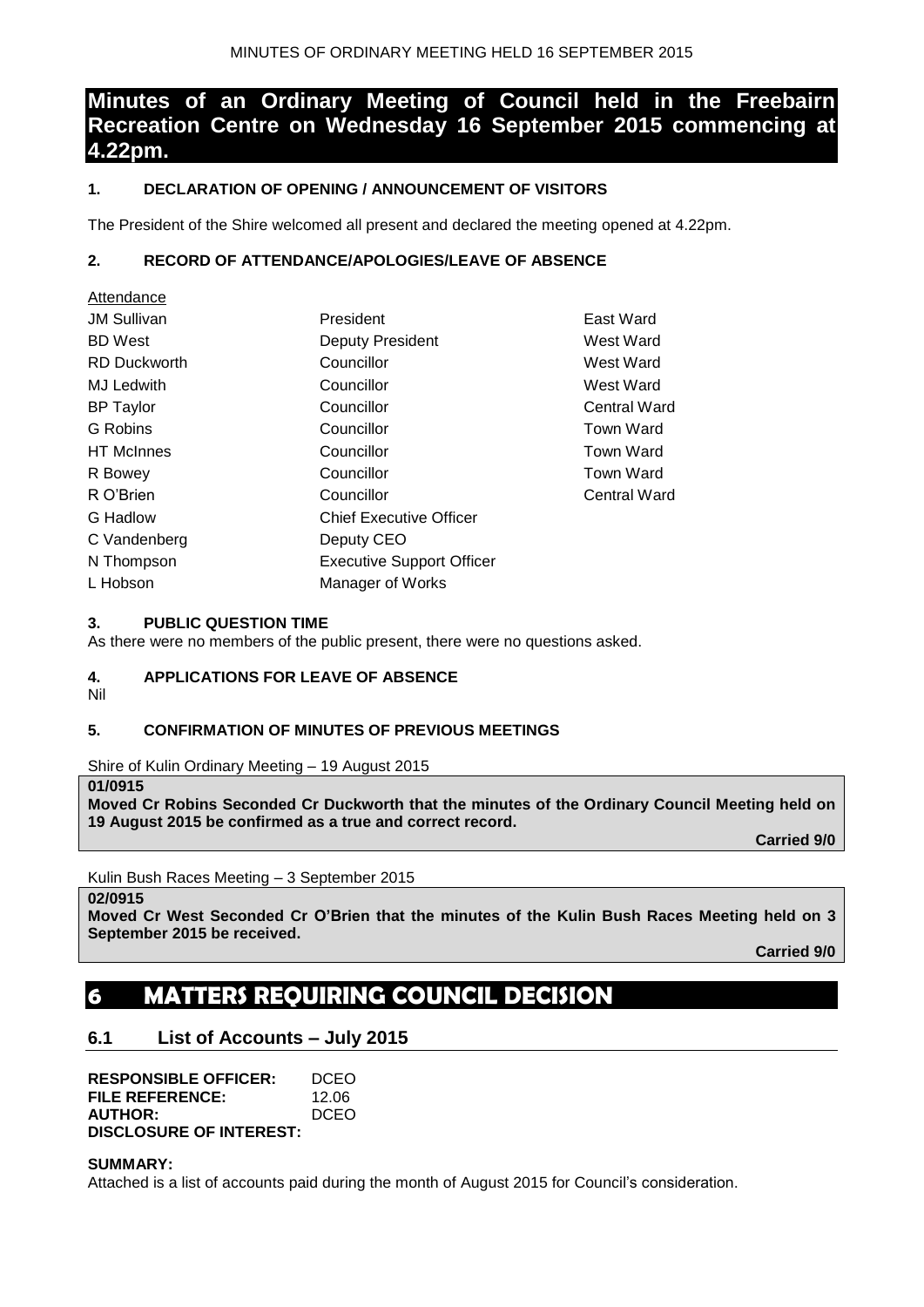**BACKGROUND & COMMENT:** Nil **FINANCIAL IMPLICATIONS:** Nil **STATUTORY AND PLANNING IMPLICATIONS:** Nil **POLICY IMPLICATIONS:** Nil **COMMUNITY CONSULTATION:** Nil **WORKFORCE IMPLICATIONS:** Nil

#### **OFFICER'S RECOMMENDATION:**

That August payments being cheque No 1703 - 1708 (Bush Races), 310 (Trust Fund) 36404 - 36427 (Municipal), EFT No's 10121 - 10247 (Municipal), credit card payments, creditor payments, and other vouchers from the Municipal Fund totalling \$1,417,402.46 be passed for payment.

#### **VOTING REQUIREMENTS:**

Simple majority required.

#### **03/0915**

**Moved Cr Robins Seconded Cr McInnes that August payments being cheque No 1703 - 1708 (Bush Races), 310 (Trust Fund) 36404 - 36427 (Municipal), EFT No's 10121 - 10247 (Municipal), credit card payments, creditor payments, and other vouchers from the Municipal Fund totalling \$1,417,402.46 be passed for payment.** 

**Carried 9/0**

#### **6.2 Financial Reports August 2015**

**RESPONSIBLE OFFICER:** DCEO **FILE REFERENCE:** 12.01 **AUTHOR:** DCEO **DISCLOSURE OF INTEREST:**

#### **SUMMARY:**

Attached are the financial reports for the periods ending 31 August 2015.

**BACKGROUND & COMMENT:**

Nil

**FINANCIAL IMPLICATIONS:**

Nil

#### **STATUTORY AND PLANNING IMPLICATIONS:**

Regulation 34 of the Local Government (Financial Management) Regulations 1996 requires local governments to prepare each month a statement of financial activity reporting on the revenue and expenditure of funds for the month in question.

#### **POLICY IMPLICATIONS:**

Nil **COMMUNITY CONSULTATION:** Nil **WORKFORCE IMPLICATIONS:** Nil

#### **OFFICER'S RECOMMENDATION:**

That Council endorse the monthly financial statements for the period ending 31 August 2015.

#### **VOTING REQUIREMENTS:**

Simple majority required.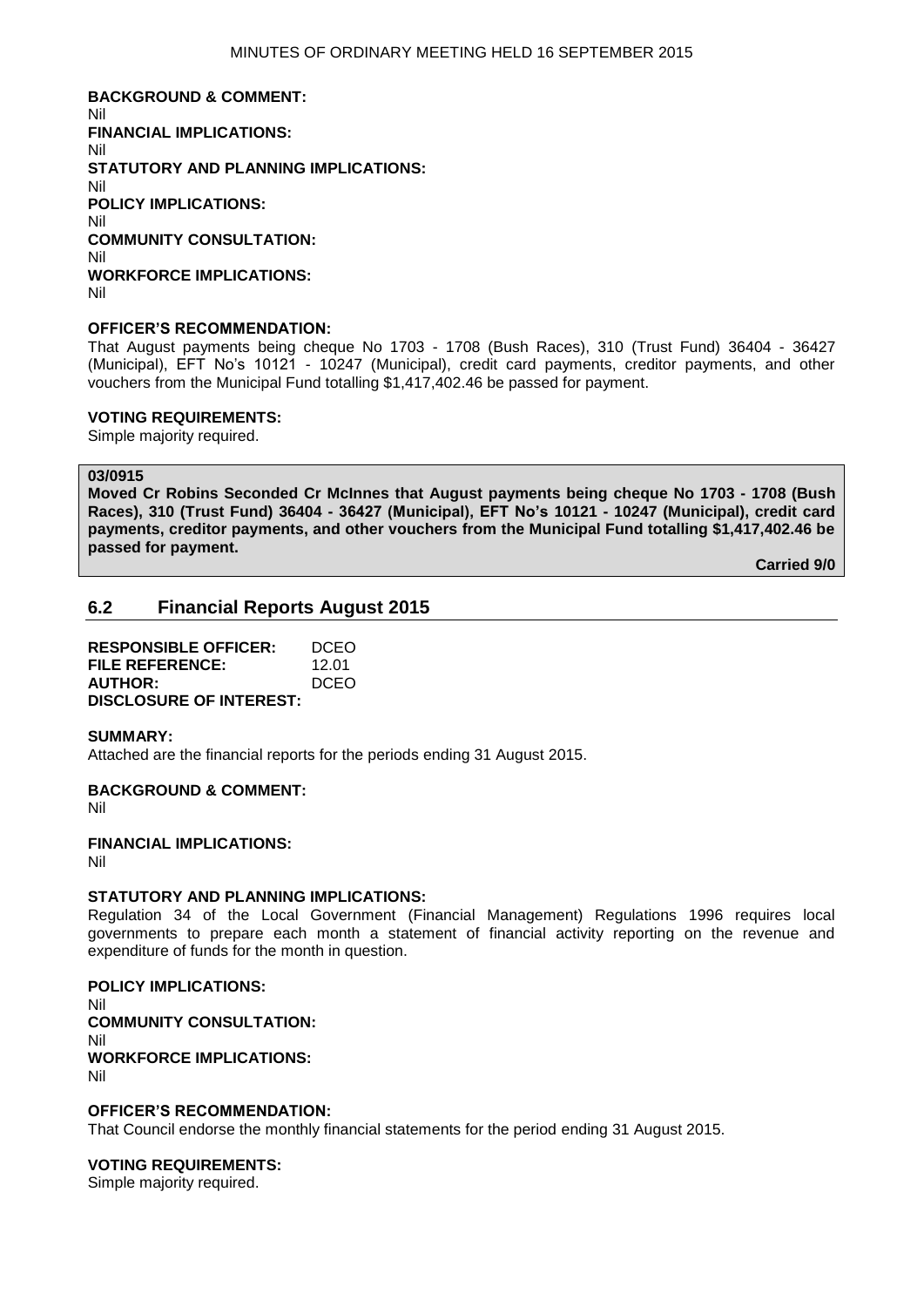#### **04/0915**

**Moved Cr Duckworth Seconded Cr O'Brien that Council endorse the monthly financial statements for the period ending 31 August 2015.**

**Carried 9/0**

## **6.3 Pingaring 90th Reunion Christmas Tree**

**NAME OF APPLICANT:** Pingaring Progress Association **RESPONSIBLE OFFICER:** CEO **FILE REFERENCE:** 02.11<br>AUTHOR: CFO **AUTHOR: DISCLOSURE OF INTEREST:** Nil

#### **SUMMARY:**

The Pingaring Progress Association wrote to Council seeking support for their upcoming 90<sup>th</sup> Christmas Tree function to be held in Pingaring in December 2015.

#### **BACKGROUND & COMMENT**

Council considered the matter at the August meeting and the matter was deferred pending further investigation by Cr Bard Taylor.

Subject to Cr Taylors report Council will now need to reconsider this matter.

#### **FINANCIAL IMPLICATIONS**

Nil, sufficient funds allocated in the 2015/16 budget.

#### **STATUTORY AND TOWN PLANNING IMPLICATIONS**

Nil **POLICY IMPLICATIONS:** Nil **COMMUNITY CONSULTATION:** Nil **WORKFORCE IMPLICATIONS:** Nil

#### **RECOMMENDATION** To be formulated following Cr Taylors report.

#### **VOTING REQUIREMENTS**

Simple majority required

#### **05/0915**

**Moved Cr Duckworth Seconded Cr Robins that Council contribute \$1000 to the Pingaring Progress Association in support of their upcoming 90th Christmas Tree function to be held in Pingaring in December 2015.**

**Carried 9/0**

**CEO, Greg Hadlow declared a financial interest in Item 6.4**

#### **6.4 CEO – Long Service Leave**

| NAME OF APPLICANT:          | CEO.                                                                                                    |
|-----------------------------|---------------------------------------------------------------------------------------------------------|
| <b>RESPONSIBLE OFFICER:</b> | CEO                                                                                                     |
| FILE REFERENCE:             | 22 Q4                                                                                                   |
| <b>AUTHOR:</b>              | CEO.                                                                                                    |
|                             | <b>DISCLOSURE OF INTEREST:</b> As the employee concerned I declare a financial interest in this matter. |

#### **SUMMARY:**

I became eligible for LSL at the end of July and am putting up this matter for Council discussion and consideration.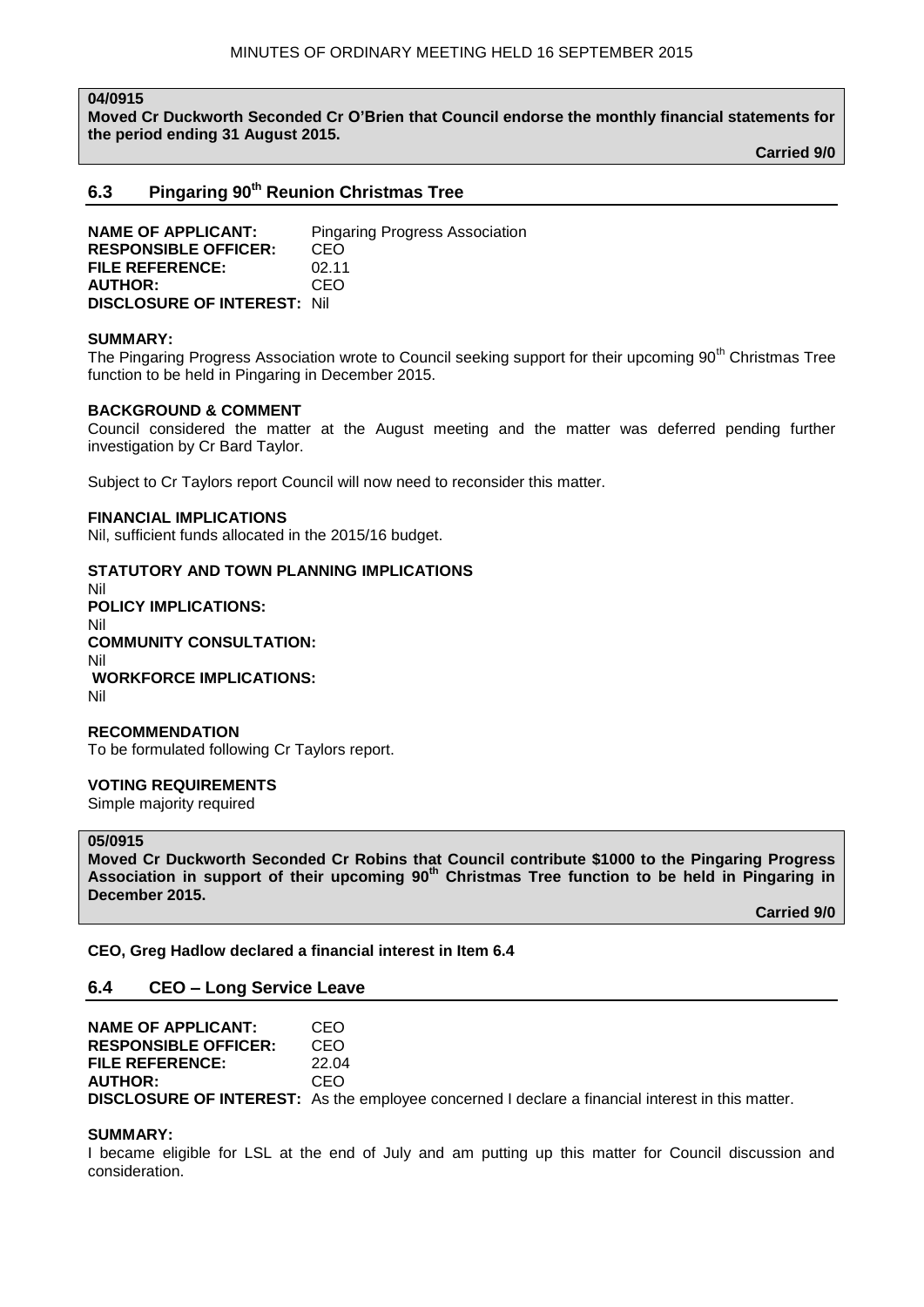#### **BACKGROUND & COMMENT:**

I have attached a copy of the relevant legislation in relation to taking of leave. At this stage I would like to take some LSL over the Christmas/New year period however I am uncertain whether I want to take the leave at double pay or single pay.

The following is a breakdown of various scenarios in relation to the taking of leave:

Take the leave at single time

Regardless I do not intend to take all the leave at one time so if I take his option then I would look at taking the leave over 3 separate periods. The problem if I do this is that all that will happen is that over the next year or two I will not then be taking any annual leave which in effect means this will be accruing so that at the end of two years I will have something like 16 weeks of annual leave owing.

Take leave at double time

If I take this option I would take LSL over two periods in the next 12 months. By splitting the leave I do not believe we would need to get relief staff in for the leave periods.

#### **FINANCIAL IMPLICATIONS:**

The only financial implication will be if I was to take the full 13 weeks leave at one time, obviously if this was the case Council would need to consider relief staff for this period. Regardless the impact on Councils budget can be reduced by transferring some money from the LSL Reserve if considered necessary.

#### **STATUTORY AND TOWN PLANNING IMPLICATIONS:**

Local Government (Long Service Leave) Regulations

**POLICY IMPLICATIONS:** Nil **COMMUNITY CONSULTATION:** Nil

#### **WORKFORCE IMPLICATIONS:**

There obviously will be an impact on our management structure however this will be worked through depending on what is decided in relation to the taking of leave.

#### **RECOMMENDATION**

That Council authorise the President to negotiate with the CEO the taking of his LSL entitlements over the next 12 to 18 months and if necessary the taking of such leave be permitted at double pay if this suits both parties.

#### **VOTING REQUIREMENTS**

Simple majority required

#### **06/0915**

**Moved Cr Duckworth Seconded Cr Robins that Council authorise the President to negotiate with the CEO the taking of his LSL entitlements over the next 12 to 18 months and if necessary the taking of such leave be permitted at double pay if this suits both parties.**

**Carried 9/0**

#### **6.5 Local Government Financial Assistance Grants**

| <b>NAME OF APPLICANT:</b>           | Australian Local Government Association (ALGA) |
|-------------------------------------|------------------------------------------------|
| <b>RESPONSIBLE OFFICER:</b>         | CEO                                            |
| <b>FILE REFERENCE:</b>              | 15.05                                          |
| <b>AUTHOR:</b>                      | CEO                                            |
| <b>DISCLOSURE OF INTEREST: Nill</b> |                                                |

#### **SUMMARY:**

I have attached a copy of a letter received from the ALGA in relation to the campaign to maintain FAGs and restore indexation to grants. WALGA has also written a similar letter.

#### **BACKGROUND & COMMENT**

Basically the ALGA is seeking Council support for the ongoing campaign and has asked that we pass a resolution to indicate our acceptance of the importance of the FAGs grants.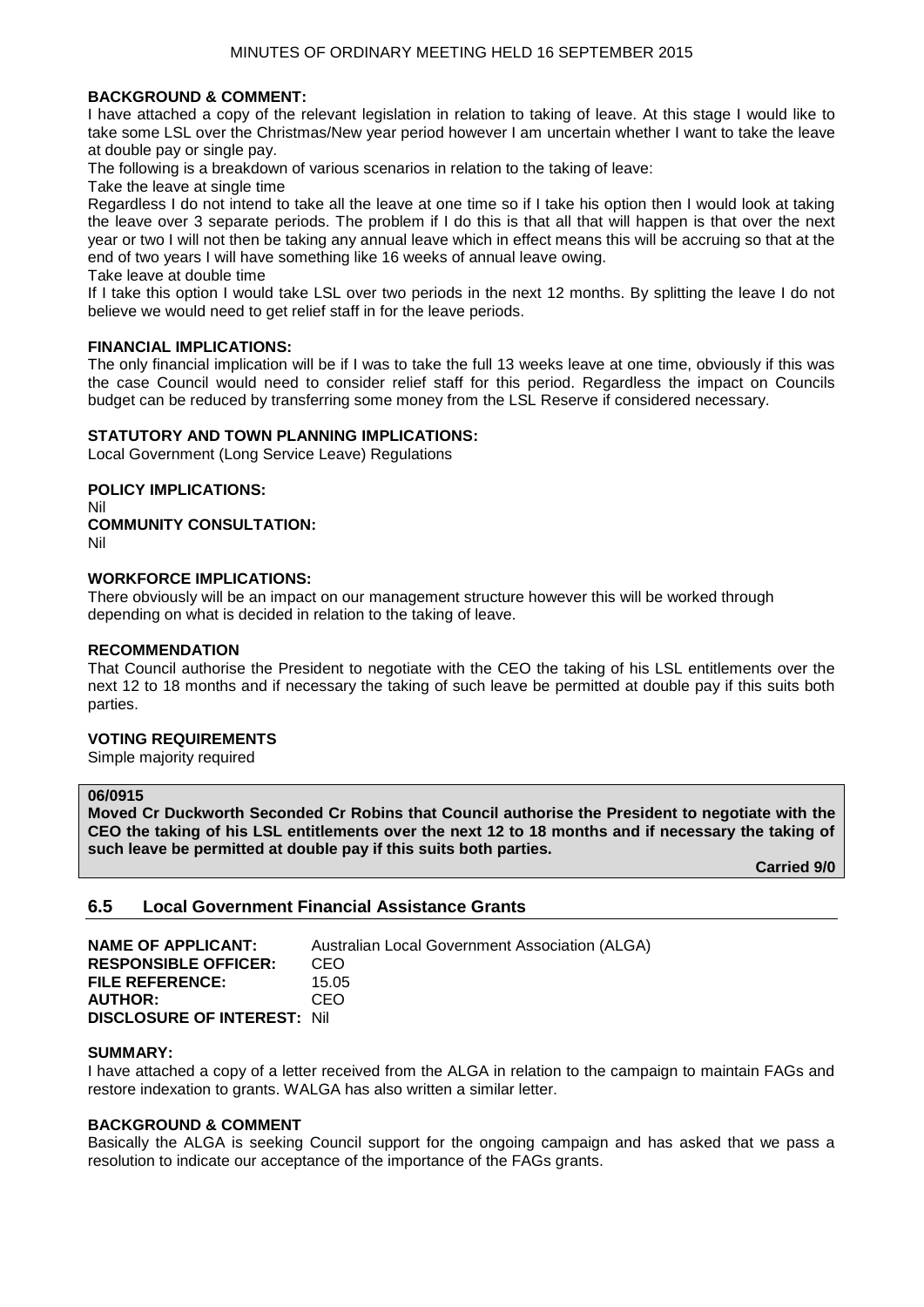**FINANCIAL IMPLICATIONS** Nil **STATUTORY AND TOWN PLANNING IMPLICATIONS** Nil **POLICY IMPLICATIONS:** Nil **COMMUNITY CONSULTATION:** Nil **WORKFORCE IMPLICATIONS:** Nil

#### **RECOMMENDATION**

That the Kulin Shire Council:

- Acknowledges the importance of the federal funding through the Financial Assistance Grants program for the continued delivery of councils services and infrastructure,
- Acknowledges that the council will receive approx. \$1.711M in 2015/16, and
- Will ensure that this federal funding, and other funding provided by the Federal Government under relevant grant programs, is appropriately identified as Commonwealth grant funding in council publications, including annual reports.

#### **VOTING REQUIREMENTS**

Simple majority required

#### **07/0915**

**Moved Cr O'Brien Seconded Cr West that the Kulin Shire Council:**

- **Acknowledges the importance of the federal funding through the Financial Assistance Grants program for the continued delivery of councils services and infrastructure,**
- **Acknowledges that the council will receive approx. \$1.711M in 2015/16, and**
- **Will ensure that this federal funding, and other funding provided by the Federal Government under relevant grant programs, is appropriately identified as Commonwealth grant funding in council publications, including annual reports.**

**Carried 9/0**

#### **6.6 Regional Road Group – 5 year Road Program**

| <b>NAME OF APPLICANT:</b>           | CEO   |
|-------------------------------------|-------|
| <b>RESPONSIBLE OFFICER:</b>         | CEO   |
| FILE REFERENCE:                     | 28.06 |
| <b>AUTHOR:</b>                      | CEO   |
| <b>DISCLOSURE OF INTEREST: Nill</b> |       |

#### **SUMMARY:**

I have attached a copy of the 5 year road program submitted with the recent RRG applications for Council information.

#### **BACKGROUND & COMMENT:**

The 5 year road program is updated annually and needs to be endorsed by Council.

#### **FINANCIAL IMPLICATIONS:**

Nil **STATUTORY AND TOWN PLANNING IMPLICATIONS:** Nil **POLICY IMPLICATIONS:** Nil **COMMUNITY CONSULTATION:** Nil **WORKFORCE IMPLICATIONS:** Nil

#### **RECOMMENDATION:**

That Council endorse the 5 year RRG road program as submitted.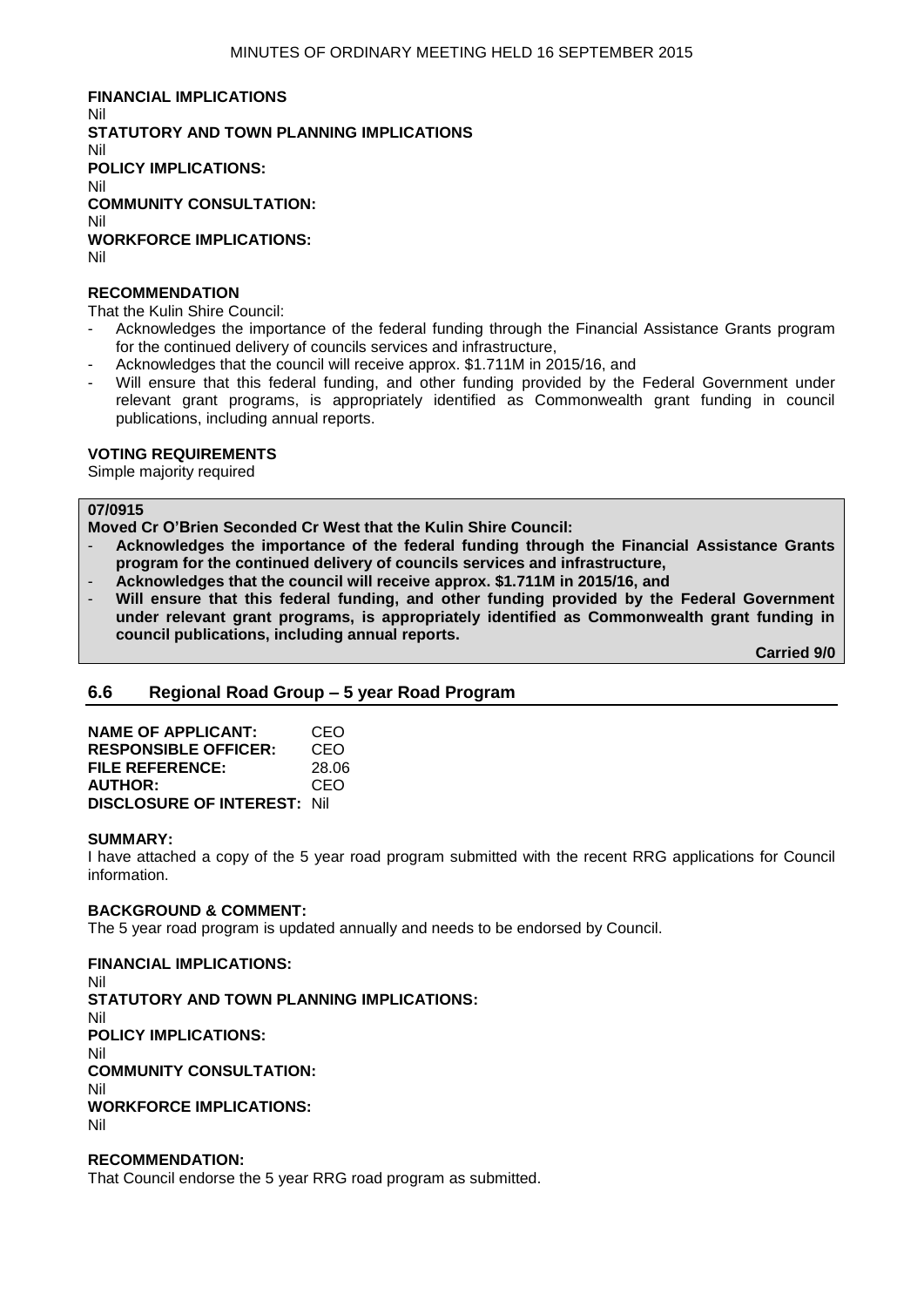#### **VOTING REQUIREMENTS:**

Simple majority required

#### **08/0915**

**Moved Cr McInnes Seconded Cr Taylor that Council endorse the 5 year RRG road program as submitted.**

**Carried 9/0**

## **6.7 Australia Day Awards Policy**

**NAME OF APPLICANT:** Marie Martin (CRC Manager) **FILE REFERENCE:** 02.02 **AUTHOR:** Marie Martin **Disclosure of Interest:** NIL

#### **SUMMARY:**

The following is a brief outline of the proposed format for the annual Premier's Australia Day Active Citizenship Award Selection Committee

#### **BACKGROUND & COMMENT:**

There were no applications received from the community to serve on the selection committee following an advertising period of approx. one month. In view of this it is suggested that a 4 person committee be established, consisting of 2 councilors and 2 staff members.

The awards proposed are:

- **Premier's Australia Day Active Citizenship Award**
- **Premier's Australia Day Active Citizenship Award for a person under 25 years**
- Premier's Australia Day Active Citizenship Award for a community group or event

Nominations for the awards will be invited later this year and the role of the committee will be to ensure the recipients are selected from people and groups who have made a noteworthy contribution during the current year, or given outstanding service to the local community over a number of years through active involvement.

Committee members must display a high level of integrity, objective, adhere to the award guidelines/policy and keep all nominations strictly confidential up to the day of the awards. A copy of the guidelines for the annual award will be available once the selection committee has been appointed.

### **FINANCIAL IMPLICATIONS**

If any additional resources are required an allowance will be made in the 2015/16 Budget

#### **STATUTORY AND TOWN PLANNING IMPLICATIONS**

Nil **POLICY IMPLICATIONS:** Nil **COMMUNITY CONSUNTATION:**

Invitations have been advertised for a position on the selection committee with no response received

#### **WORKFORCE IMPLCATIONS:**

Nil

#### **OFFICER'S RECOMMENDATION:**

That Council appoint the following people to the selection committee for the annual Premier's Australia Day Active Citizenship Awards for the district of Kulin:

- President and Deputy President, and
- CEO and one other staff member

#### **VOTING REQUIREMENTS RECOMMENDATION:**

Simple majority required.